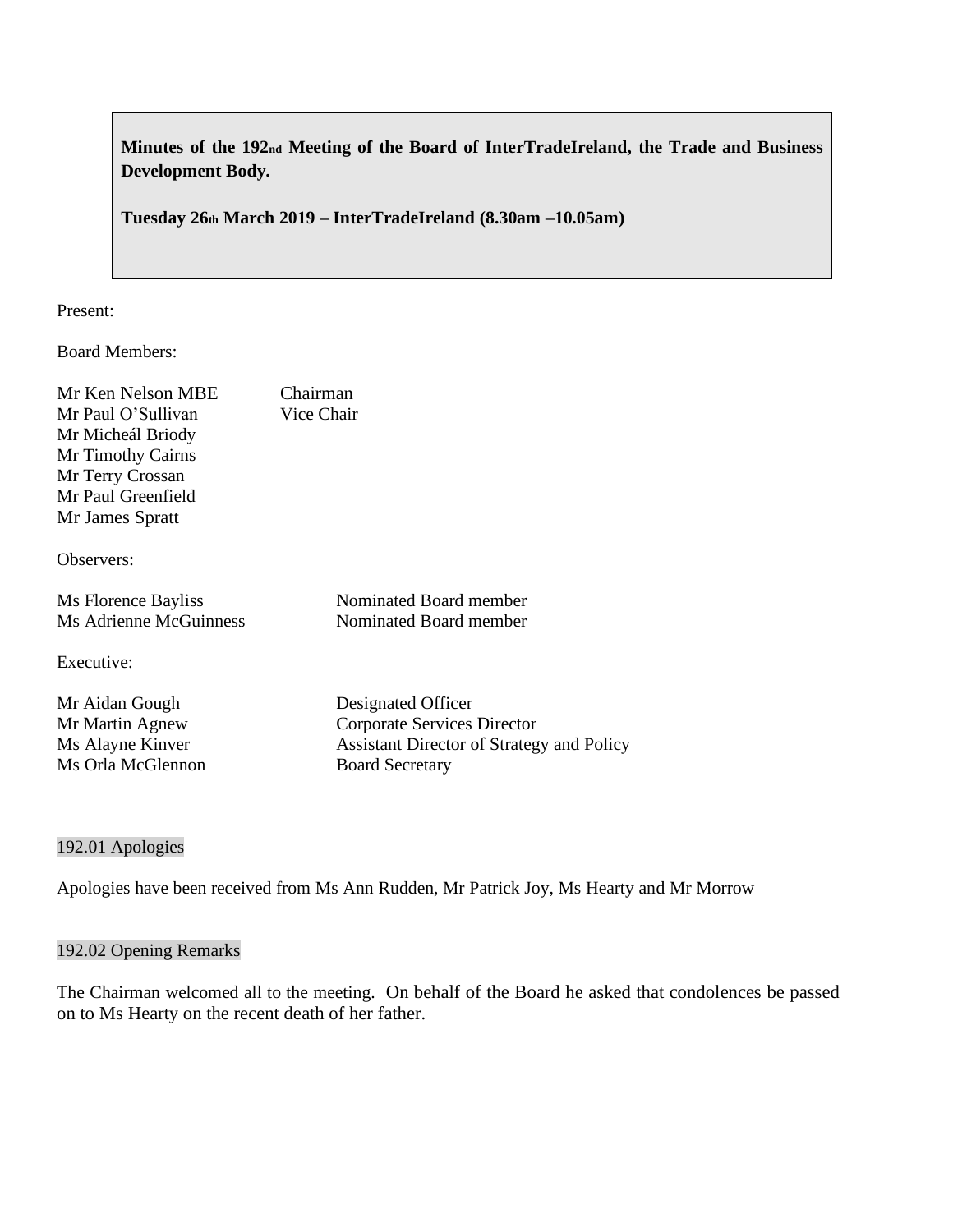#### 192.03 Conflict of Interest

The Chairman asked members to declare any conflicts of interest relating to today's agenda. Mr Nelson declared a potential conflict of interest arising from his position as CEO of LEDCOM, which is a member organisation of Enterprise Northern Ireland and is involved in the delivery of the Co-Innovate programme. Mr Greenfield declared a potential conflict of interest arising from his position as a member of the Peace IV Working Group and as Board member of East Border Region Ltd, which is involved in the delivery of the Co-Innovate programme. Mr Briody also declared a potential conflict of interest arising from his position as CEO of Silver Hill Foods who are participants on the Co-Innovate programme. No other conflicts were declared.

#### 192.04 Approval and Authorisation of the 28th February 2019 Board Minutes

The minutes of the 28th February 2019 Board meeting were agreed as a true record of the meeting and were approved by the Board and authorised by the Chairman.

#### 192.05 Matters Arising

Mr Gough advised that all matters arising from the February Board meeting have been addressed. He reported that a breakdown of Brexit applications from the various sectors was now provided in the Operations Directorate Progress report.

# 192.06 Chairman's Business

The Chairman reported that he had not been available to go to the recent Venture Capital Conference held in Dublin but had been made aware of the record number of attendees at the event. He advised that he had attended the launch of the new phase of the Brexit Advisory Service in Monaghan on 4th March at which Minister Humphreys was present. The enhanced Brexit Advisory Service now includes the new Brexit Implementation Voucher and Virtual Learning Environment. Both Ms Maguire, Brexit Manager and Ms McCrory, Digital Content Manager did an excellent job.

The Chairman advised that he had recently attended the Eversheds Sutherland Annual Leaders Dinner in Dublin at which Mr David Davis MP, former Secretary of State for Exiting the European Union was the guest speaker.

The Chairman informed the Board that the DBEI Secretary General, Dr Orlaigh Quinn and the DfE Permanent Secretary, Mr Noel Lavery have confirmed their availability to meet the Board on Tuesday 30th April. The Board meeting will commence at 11.45am and finish at 1.30pm. Dr Quinn and Mr Lavery are due to arrive at 1.30pm for lunch, followed by a meeting with the Board at 2.15pm. Board Sub Committee meetings would be held prior to the Board meeting. The Chairman encouraged as many Board members as possible to be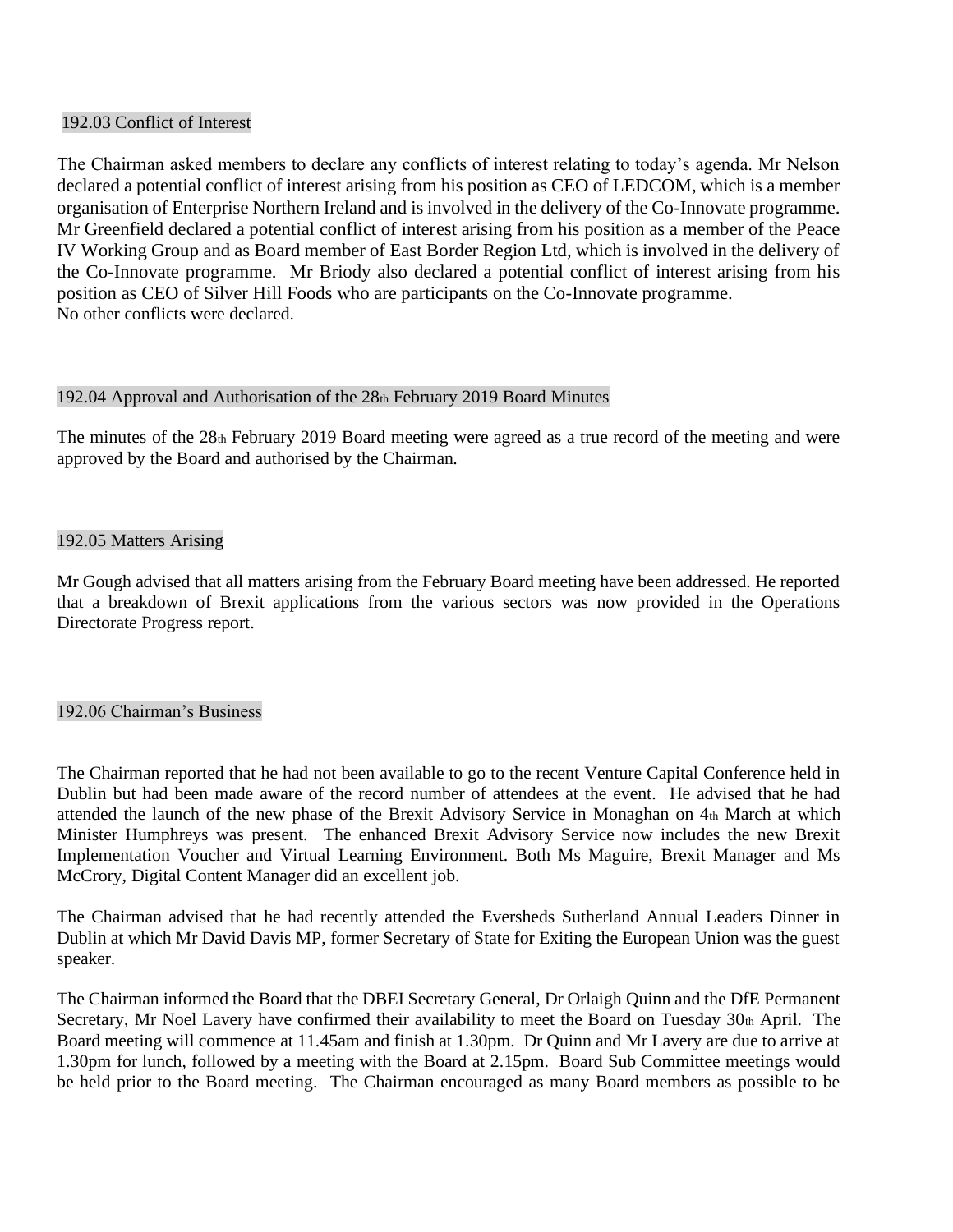available to attend the meetings. Mr Cairns advised that he would be unable to attend the next meeting and asked for his apology to be noted.

#### 192.07 Designated Officer Report

Mr Gough informed the Board that following recent meetings with representatives of the Institute of Directors (IOD), Confederation of Business Industry (CBI), Federation of Small Businesses (FSB) and the Northern Ireland Chamber of Commerce and Industry (NICCI), all have agreed to work with us on a business focussed Brexit event on 16th April in Titanic, Belfast. Invest N.I. have also agreed to be a partner. Although CBI have another event on this date, they hope to be able to send representatives. Speakers will include, Dr Vincent Power, A&L Goodbody and Ms Karen Wheeler, Director General, HMRC. The event will include panels of experts in various categories including; Customs, Logistics and Supply Chain, Data and Legal, People and Business Supports. Mr Gough advised that details of the event will be circulated to Board members when the programme is confirmed.

Mr Gough reported on a meeting hosted by the North South units in the Department of the Taoiseach and Department of Foreign Affairs at which CEOs and Designated Officers of the Cross Border Bodies attended. Most of the issues discussed relate to the on-going governance problems facing the Bodies in the areas of Board appointments and the revised Financial Memorandum. Mr Agnew gave an update on the review of the draft Financial Memorandum and advised that the consultation period which was to be concluded at the end of March would be extended. He advised that the Body was participating in the consultation.

Mr Gough informed the Board of the significant progress of the BioPharma cluster initiative, TechIreland platform and Cancer Trials Networks. He highlighted the added value of these collaborations which facilitate wider cross-border engagements between SMEs as well as private and public sector actors for mutual benefit. Mr Gough reported that as a result of the success of the collaboration between the North South Cancer Trials Networks, InterTradeIreland was approached by Clinical Research Development Ireland to investigate opportunities for all island co-ordination of biobanks. InterTradeIreland facilitated a workshop between HRB, HSC R&D NI as well as representatives of Almac, Randox and NI BioBank which has the potential to increase the competitiveness of the island as a location for clinical research. The Board discussed the progress in these areas and noted the collaboration between clinicians and academic institutes on the island.

The Board noted the Designated Officer's report and the Chairman thanked Mr Gough for his update.

# 192.08 Board Sub Committee Reports

# *Innovation Sub Committee Report*

Mr O'Sullivan reported back from the Innovation Sub Committee meeting held on 28th February 2019. Four new Fusion applications and two deferrals were considered and all were approved. The first Business to Business Fusion application was also considered and approved.

Mr O'Sullivan advised that the Executive had provided a draft of changes to the Terms of Reference for the Innovation Sub Committee to include reference to the Sub Committee's role in the Innova approval process. The Sub Committee approved the revised Terms of Reference.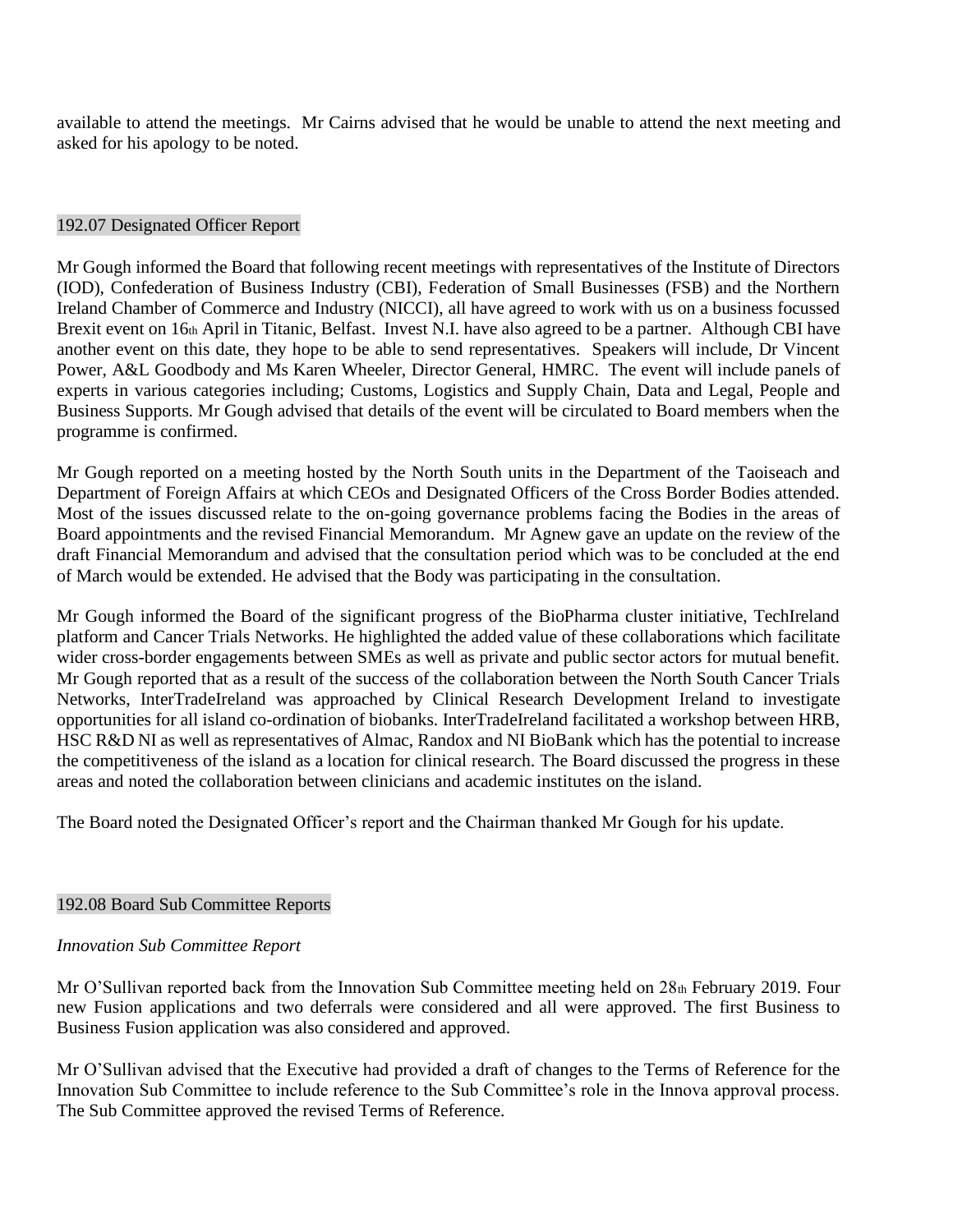At the Sub Committee meeting, Mr Peter Grant from Helix Innovation Partnerships, the Managing Agent for Fusion presented his bi-annual progress report and statistics to the Sub Committee. Mr O'Sullivan advised that the contract for the delivery of the Fusion Phase V programme had been approved by the Board in September 2014 for a five-year period subject to satisfactory performance reviews during years three and four. The Sub Committee agreed that they were satisfied with the Managing Agent's performance and approved a second one-year extension of the contract through the Central Procurement Directorate. This will allow recruitment of partnerships to continue until the end of 2020. Mr O'Sullivan informed the Board, that to ensure continuity of the Fusion programme, an economic appraisal for a phase VI of the programme will be undertaken and presented to the Board in early 2020.

As a consequence of the confirmation of the fifth year of the Managing Agent's contract, the Sub Committee also approved the continuation of the contract with Queen's University to provide Fusion's Post Graduate Diploma in Business and Management.

The Board noted the Innovation Sub Committee report and the Chairman thanked Mr O'Sullivan for his update.

# *Trade Sub Committee Report*

Mr Greenfield reported back from the Trade Sub Committee meeting held on 28th February 2019. He advised that the Committee considered fourteen Acumen applications and twelve were approved, one was deferred for additional information and one was not approved.

The Board noted the Trade Sub Committee report and the Chairman thanked Mr Greenfield for his update.

# *Communications Sub Committee Report*

Mr O'Sullivan reported back from the Communications Sub Committee meeting held on 28th February 2019. He updated the Board on the key communications outputs from 2018 and highlighted the significant media value achieved, with the target exceeded by £800,000 mainly attributable to corporate and Brexit activity. Mr O'Sullivan advised that other outputs included the development of the new InterTradeIreland and Co-Innovate websites and an extensive increase in social media followers.

Priorities for the Communications team in 2019 will include the development of new metrics which will focus more on outcomes rather than outputs. Three imminent tenders are being prepared for web development, media monitoring and advertising, print and design. Mr O'Sullivan reported that a corporate marketing and stakeholder event will be held in Autumn 2019, marking 20 years of InterTradeIreland. Promotion of the Brexit Advisory Service will continue including the development of specific marketing strategies. Mr O'Sullivan passed on his thanks to Ms Rudden, Chair of the Communication Sub Committee and to Ms Fitzpatrick, Communications Manager and her team for the work being carried out.

The Board noted the Communications Sub Committee report and the Chairman thanked Mr O'Sullivan for his update.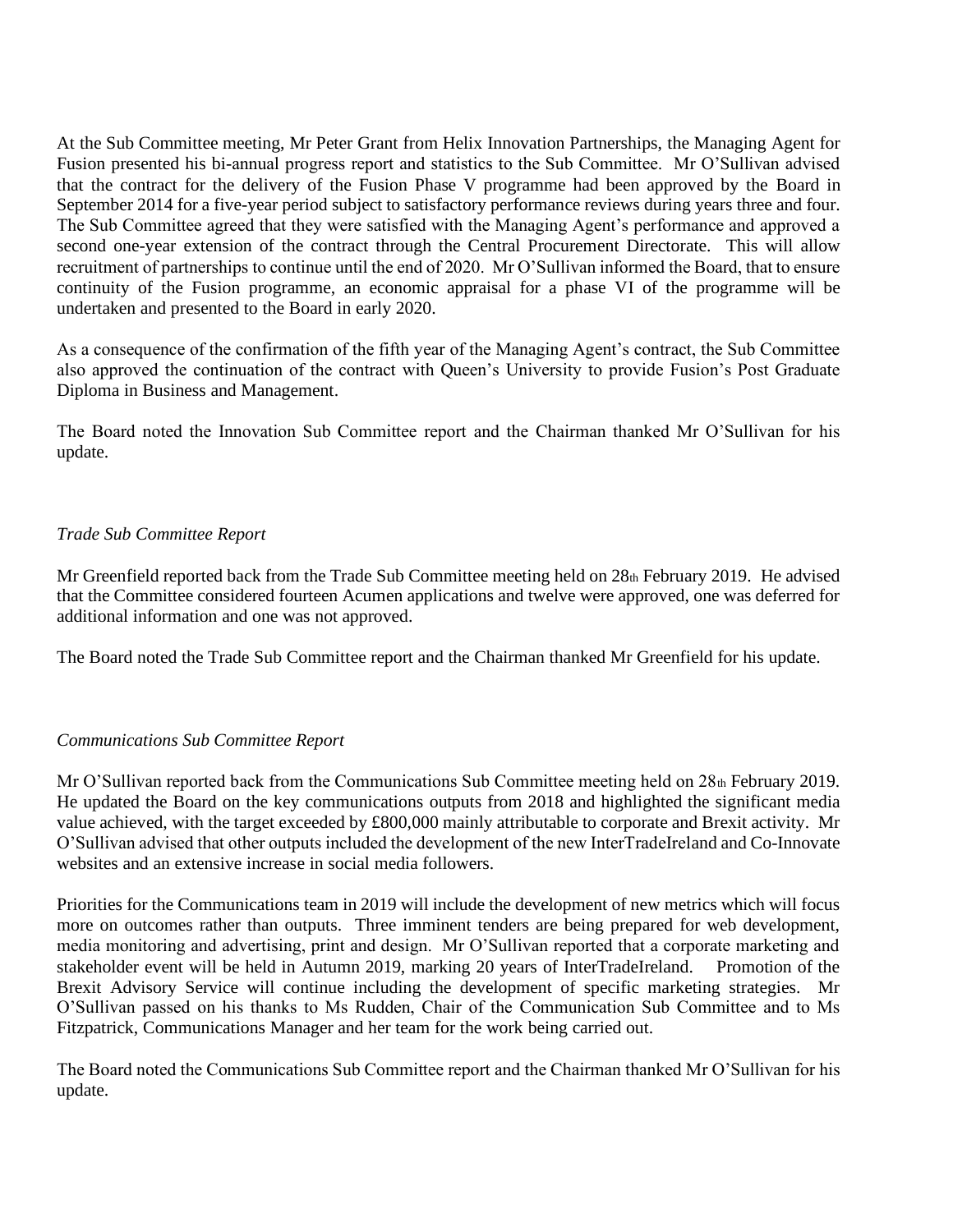#### 192.09 For Consideration, Discussion and Noting.

# *Operations Directorate Progress and Activity Report*

Mr Gough presented the Operations Directorate Progress and Activity Report. He advised that there is continued demand for our supports and in particular the Brexit Advisory Service. There has been a significant increase in the number of applications for Brexit vouchers. The virtual learning environment (VLE) continues to be developed with the 'People' modules now live and Supply Chain' module scheduled to go live in April. Mr Gough reported that feedback from the VLE has been very positive and efforts are being made to increase the number of users. He advised that work is ongoing to target and engage with more agri food companies.

Mr Gough gave the Board a brief update on various events including the Supplier Engagement event with Translink, the Venture Capital Conference and Go-2-Tender workshops.

A number of Acumen companies have submitted conclusion reports quantifying substantial increases in their sales as a result of participating in the programme. These reports along with information captured during monitoring visits provide evidence that our supports are delivering value for SMEs on the island.

Mr Gough advised that the Innova economic appraisal had been approved by the DfE Casework Committee and DBEI. We are awaiting the final approval from the Department of Finance.

The Board noted the Operations Directorate Progress and Activity reports and the Chairman thanked Mr Gough for his update.

# *Co-Innovate Programme Update*

Mr Neil Ryan joined the Board meeting for this agenda item. He gave an update on the progress made on the various strands.

Mr Ryan informed the Board that due to uncertainty regarding Brexit, some companies are withdrawing or delaying their progress to other strands of the programme. This has the potential to affect the delivery of targets within the current timescales. Mr Ryan reported that this situation is being closely monitored and he has requested a meeting with SEUPB to discuss further.

The Chairman advised that he would be attending the next Interreg VA Programme Monitoring Committee meeting in Scotland in May 2019.

The Board noted the Co-Innovate Programme report and the Chairman thanked Mr Ryan for his update.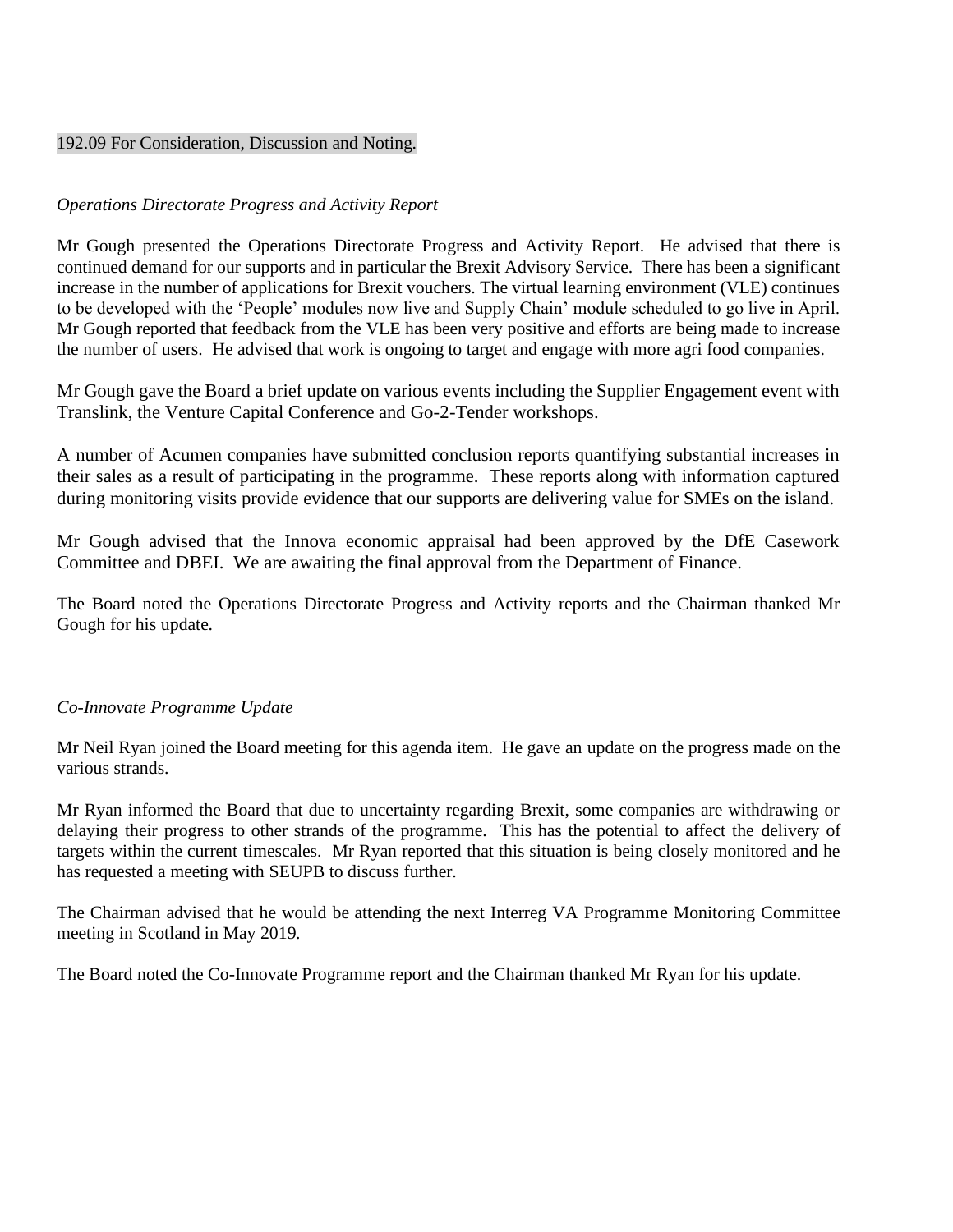#### *Governance and Financial Matters*

Mr Agnew presented the Governance and Financial Matters report. He advised that the annual NIAO audit fieldwork will commence on 27th March. The findings from the first report of the 2018/19 internal audit plan, Corporate Governance and Risk Management will be presented to the Audit and Risk Assurance Committee meeting to be held after the Board meeting.

A draft revised Financial Memorandum has been received from the Finance Departments for comment and review. The Board will be advised on progress at a later date.

Mr Agnew gave the Board a brief overview of the 2019 budgetary outturn to date and funding arrangements.

The Chairman asked Mr Agnew to provide the Board with a short paper around the Body's current funding arrangements.

The Board noted the Governance and Financial Matters report and the Chairman thanked Mr Agnew for his report.

# *Tenders and Variations to Letters of Offer/Appointment*

The Board approved Mr Agnew's request to go to competitive tender for a web development and maintenance provider for a three-year period. This will include development and maintenance of the InterTradeIreland website and the Intranet.

# *Communications Update*

Mr Agnew presented the Communications update. He reported that there was very positive feedback from the recent Venture Capital Conference with the highest attendance of delegates to date. There was excellent media coverage of the launch of the enhanced Brexit Advisory Service which was attended by Minister Humphreys. The Translink Supplier Engagement event also attracted over 400 attendees.

Mr Agnew advised that planning is underway for an event to be held in Dublin in mid-October to mark the 20th Anniversary of the Body. Key stakeholders and SMEs on the island will be invited to this networking event with high profile speakers.

The Board noted the Communications Update and the Chairman thanked Mr Agnew for his report.

# *Business Plan Budget Variance and Milestone Exception Report*

Ms Kinver presented the Business Plan Budget Variance and Milestone Exception Report. She advised that there are currently no significant budget variances at this time.

The Chairman thanked Ms Kinver for her report and the Board noted the Business Plan Budget Variance and Milestone Exception Report.